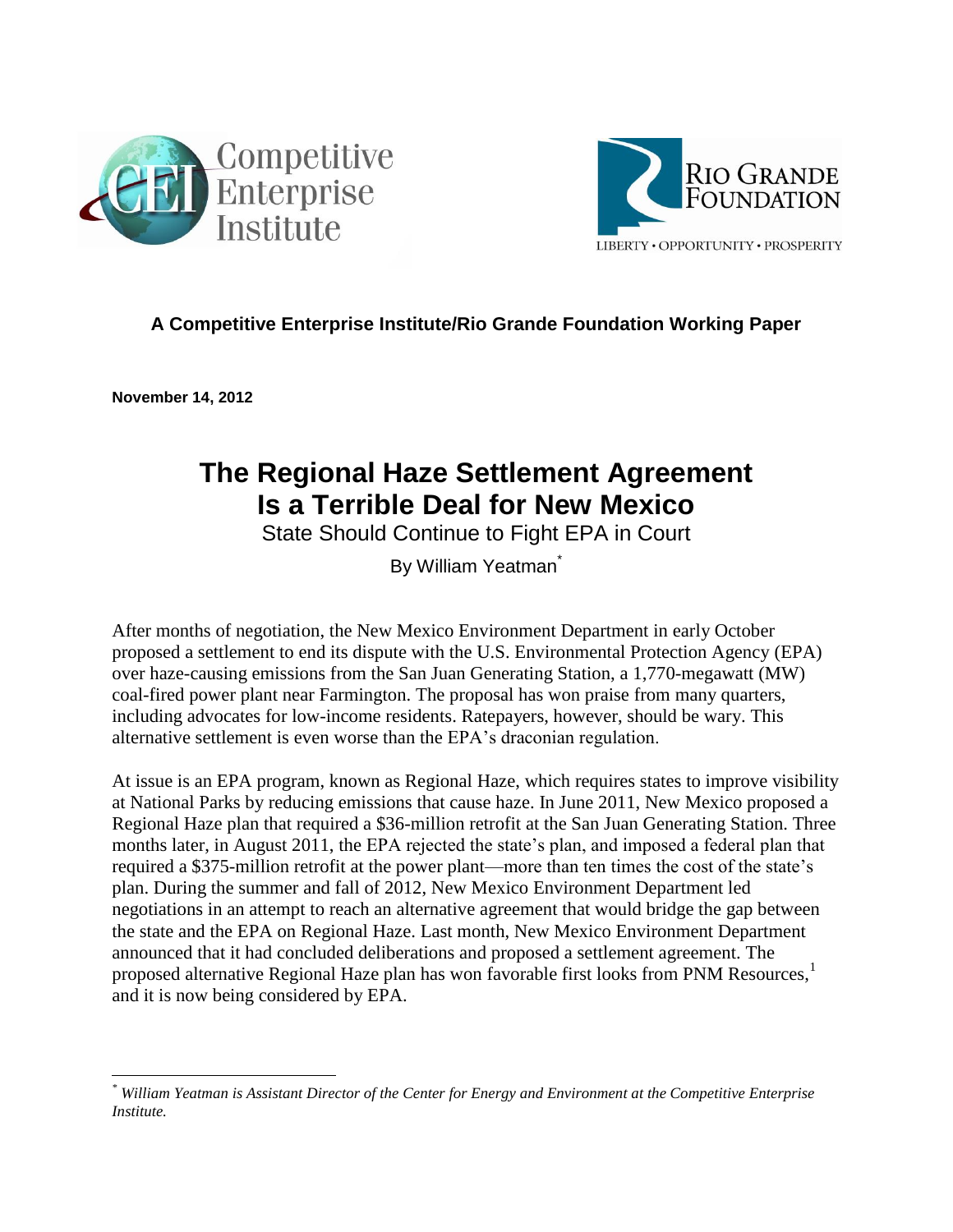This is a settlement that the Land of Enchantment can do without. The EPA's preferred plan for the San Juan Generating Station is a terrible deal for ratepayers because it requires an unnecessary expenditure of \$375 million, yet it does not add new generation to accommodate growing regional demand. Unfortunately, the New Mexico Environment Department's settlement proposal is worse. It is about \$20 million more expensive than the EPA's plan, yet it results in a loss of at least 140 megawatts of generating capacity. Simply put, the state's proposed alternative costs more, for less.

New Mexico is much better off continuing to fight for its original, affordable Regional Haze proposal in court. In late 2011, the state sued the federal EPA over the agency's plan in the Tenth Circuit Court of Appeals, and the case is ongoing. Due to the unique prerogatives accorded to states under the Regional Haze program, New Mexico's lawsuit has good prospects for success. Even were New Mexico to lose its case, suffering the EPA's regulation would be better than the settlement negotiated by the New Mexico Environment Department.



# **Settlement Is Most Expensive Option**

**Background**. As noted, the San Juan Generating Station is a 1,770-megawatt coal-fired power plant near Farmington. It has four units: Units 1, 2, 3, and 4, with net rated capacities of 340 MW, 340 MW, 443 MW, and 647 MW, respectively. The utility PNM owns 50 percent of Units 1, 2, and 3 and 38.46 percent of Unit 4. The units were constructed as follows: Unit 1 in 1976, Unit 2 in 1973, Unit 3 in 1979, and Unit 4 in 1982.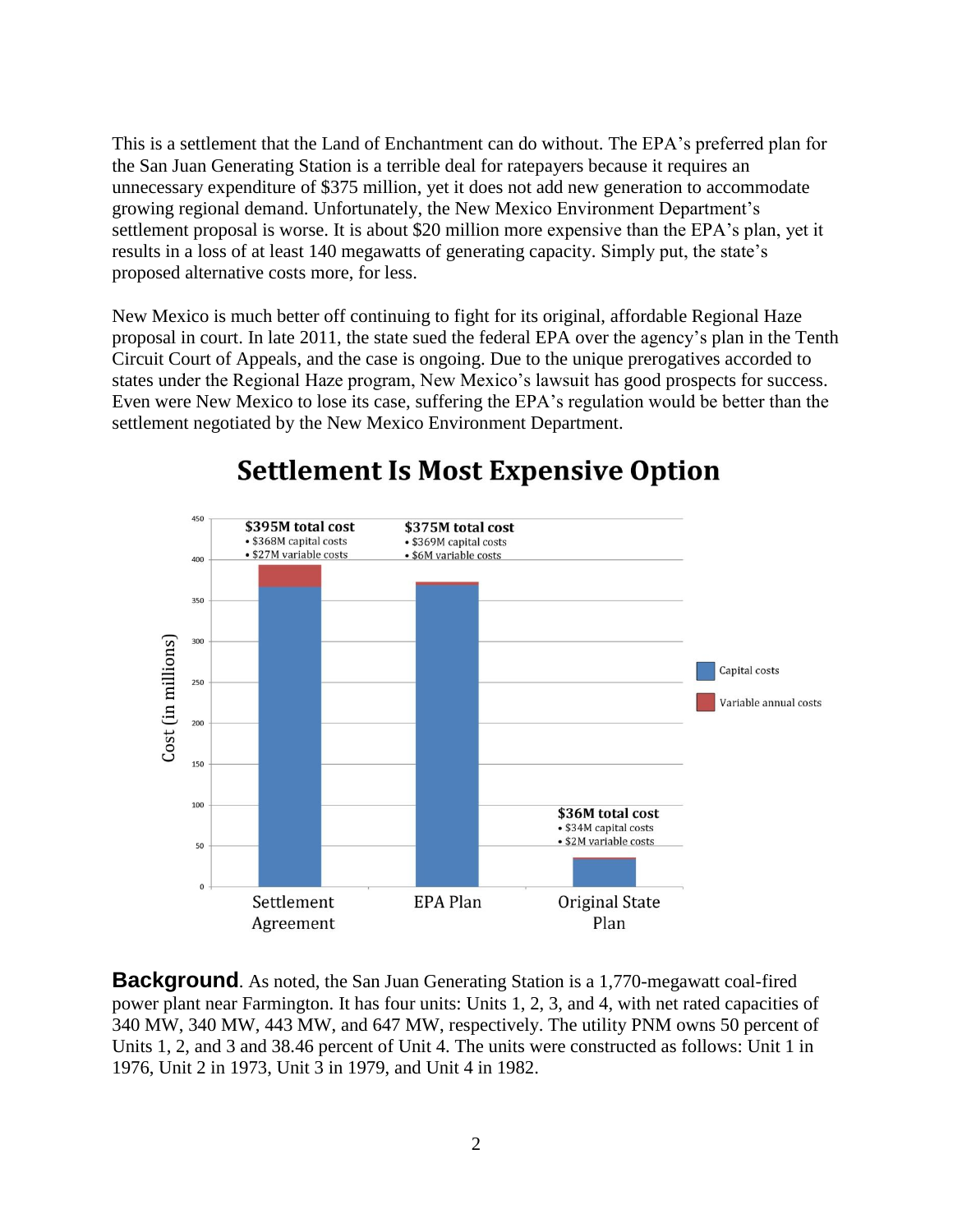In 1977, Congress amended the Clean Air Act (CAA) to include a visibility protection program, known as Regional Haze, and accorded states a unique degree of authority relative to other CAA regulatory regimes. Under the Regional Haze program, states, not the Environmental Protection Agency, are to be the lead decision makers.<sup>2</sup> A timeline of the current case follows.

- **June 2, 2011**. The New Mexico Environmental Improvement Board unanimously approved a Regional Haze compliance plan that had been crafted by the Environment Department. For the San Juan Generating Station, the state plan required haze-reducing retrofits known as Selective Non-Catalytic Reduction systems, at a cost to PNM of \$36 million $3$
- **August 22, 2011**. The Environmental Protection Agency disapproved New Mexico's Regional Haze plan for the San Juan Generating Station and imposed a federal plan in its stead.<sup>4</sup> For the San Juan Generating Station, the federal plan required retrofits known as Selective Catalytic Reduction systems, at a cost of \$375 million.<sup>5</sup>
- **October 21, 2011**. New Mexico sued the EPA over the agency's imposition of a federal Regional Haze plan in lieu of the state's plan.<sup>6</sup> The lawsuit was filed before the Tenth Circuit Court of Appeals in Denver, Colorado.
- March 1, 2012. The Tenth Circuit Court of Appeals denied a petition by the state to issue an injunction that would postpone the EPA's Regional Haze federal implementation plan until the court decided the outcome of the case. The legal threshold for achieving an injunction is high, and the court did not explain its decision, so the public gained little insight into how the court judged the merits of New Mexico's case.
- **April 27, 2012**. New Mexico Governor Susana Martinez wrote EPA Administrator Lisa Jackson to request that the agency delay implementation of the Regional Haze regulation while the state tried to negotiate an alternative settlement that satisfied all stakeholders.<sup>7</sup>
- **July 16, 2012**. The EPA agreed to a 90-day stay of the Regional Haze federal plan, during which time the New Mexico Environment Department would lead negotiations for an alternative proposal.<sup>8</sup>
- **October 2, 2012**. The New Mexico Environment Department announced that it had reached a settlement proposal for an alternative plan that entails: the shutdown of San Juan Generating Station Units 1 and 2; installation of Selective Non-Catalytic Reduction retrofits at Units 3 and 4 (i.e., New Mexico's preferred controls); and the construction of a new gas-fired power plant.<sup>9</sup>
- **October 23, 2012**. Oral arguments were held before the Tenth Circuit Court of Appeals, during which New Mexico made its case that the EPA's imposition of a federal plan for Regional Haze was unlawful. $^{10}$
- **October 24, 2012**. The EPA extended its delay for imposing a federal Regional Haze plan on New Mexico, while it considered the alternative settlement agreement.<sup>11</sup>
- **Today**: New Mexico is employing a two-track strategy on Regional Haze. On the one hand, the state continues to contest the EPA in court. On the other, New Mexico's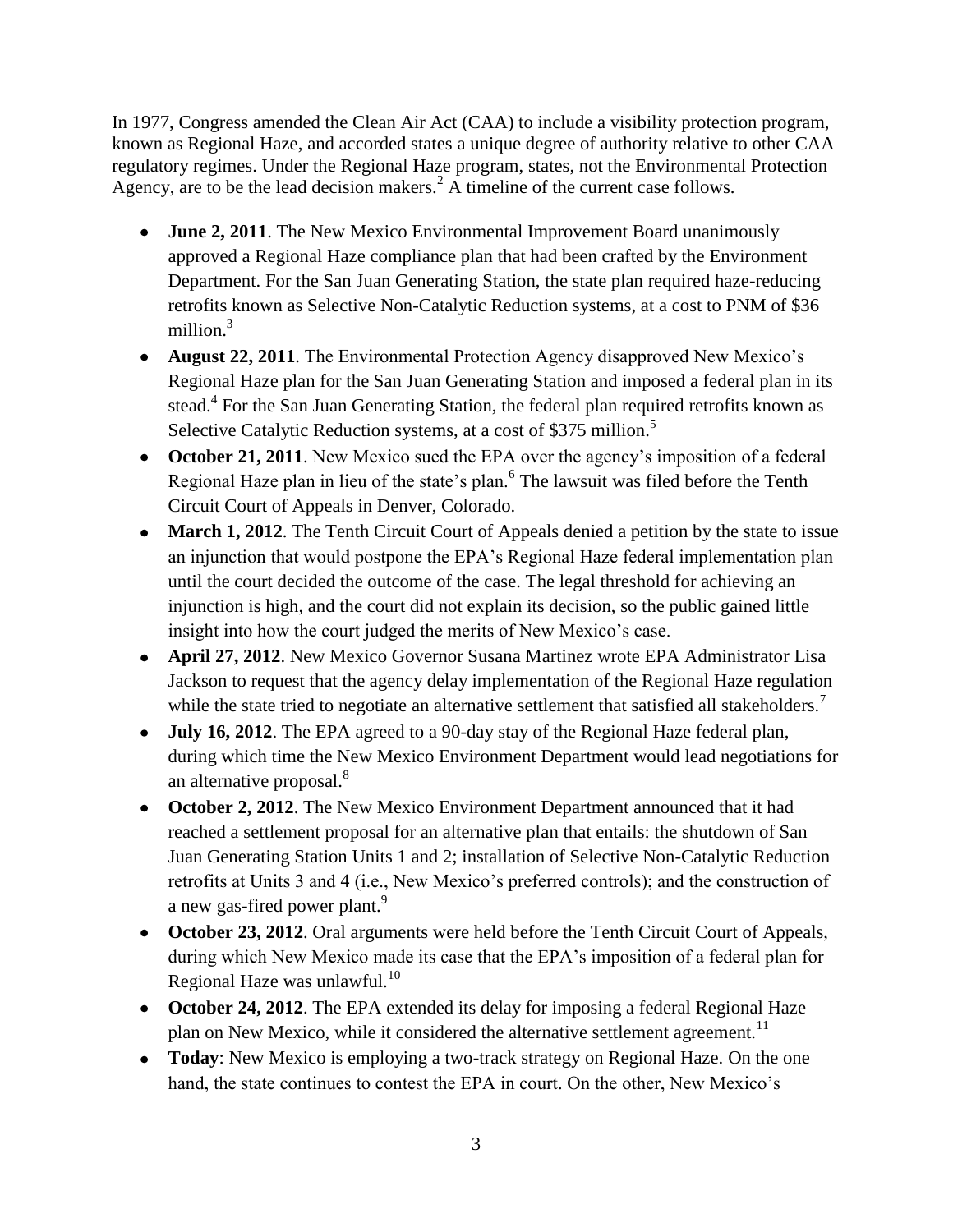Environment Department has proposed an alternative to both the original state plan and the EPA's plan.

**Settlement Agreement: A Closer Look.** According to media reports, the New Mexico Environment Department's proposed settlement agreement calls for the shutdown of San Juan Generating Station Units 1 and 2 by 2017. To partially replace that power, PNM would build a natural gas-fired power plant in the area. PNM would retrofit San Juan Generating Station Units 3 and 4 with the emissions controls that the state initially proposed (known as "selective noncatalytic reduction systems"). Remaining electricity needs would be met through existing natural gas power plant in the state.<sup>12</sup>

Unfortunately, however, the Environment Department did not make the settlement public. It also did not respond to my requests for information. Despite the lack of specifics, it is nonetheless possible to perform a line-item cost analysis of the proposal, using regulatory filings submitted by PNM and conservative assumptions. This is done below. The methodology for each cost estimate is provided in endnotes.

| <b>Line Item Cost Analysis of Proposal</b> |  |  |  |  |
|--------------------------------------------|--|--|--|--|
|--------------------------------------------|--|--|--|--|

| 200 Megawatt Combined Cycle Gas Plant <sup>13</sup> | $\frac{1}{2}$ \$308,000,000 <sup>14</sup> |
|-----------------------------------------------------|-------------------------------------------|
| Stranded Costs <sup>15</sup>                        | $\sqrt{$41,404,000^{16}}$                 |
| Retrofits for Units 3 and 4                         | $$18,771,000^{17}$                        |
| Annual Increase in Fuel Costs                       | $$27,407,787$ <sup>18</sup>               |
|                                                     |                                           |
| <b>Total</b>                                        | \$395,582,787                             |

There are at least two significant costs that are not included in the line-item analysis above. The first is a concession package for the Navajo Nation. The San Juan Generating Station and the coal mine that provides fuel to the plant are both heavily staffed by Navajos. Pursuant to the proposed agreement, PNM customers would have to pay to ensure that there is no adverse economic impact on the Navajo Nation due to the retirement of San Juan Generating Station Units 1 and 2. The second cost that is omitted from the line item cost analysis is the pipeline infrastructure necessary to deliver natural gas to the new combined cycle power plant.

According to PNM, the EPA's Regional Haze plan would require \$369 million in capital costs<sup>19</sup> and \$6.5 million in variable annual costs,<sup>20</sup> for a total expenditure of about \$375 million. By comparison, the Environment Department's proposed alternative would cost about \$395 million. Of course, both of these plans dwarf the costs of the original state proposal—about \$36 million. Neither the EPA's plan nor the Environment Department's plan would achieve a perceptible improvement in visibility over the original state proposal.

**For Less Power**. As explained in the previous section, the New Mexico Environment Department's proposed alternative Regional Haze plan is almost \$20 million more expensive than the federal EPA's plan. Despite costing more, the settlement agreement would result in a net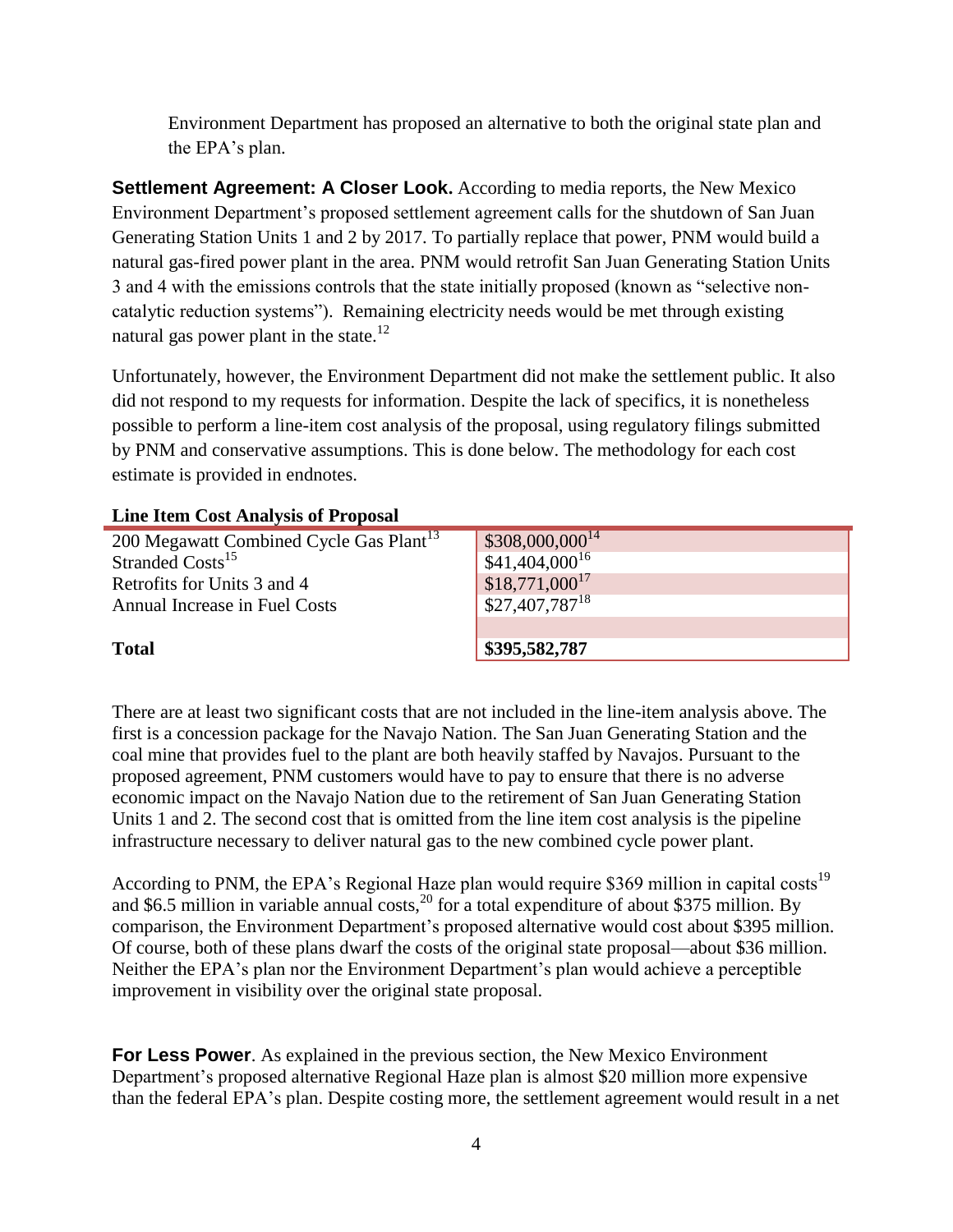loss of firm generating capacity operated by PNM. Specifically, the proposal would replace 340 MW of coal-fired generation at the San Juan Generating Station with 200 MW of natural gasfired electricity. Remaining power needs would come from existing natural gas plants, not new plants. As a result, the settlement agreement would result in the loss of 140 MW from PNM's generating portfolio. This is a significant loss that raises serious reliability concerns.

In 2012, for example, PNM's peak demand is projected to be  $1,992$  megawatts,<sup>21</sup> while PNM's total capacity is 2,284 megawatts.<sup>22</sup> The difference between peak demand and total capacity is known as the firm reserve margin, and it is a key reliability metric. The New Mexico Public Regulation Commission requires that PNM plan for a reserve margin of no less than 250 megawatts.<sup>23</sup>



### Settlement Provides 140 MW Less Generation, Threatens Reliability

In 2012, PNM's firm reserve margin was 292 megawatts. At 2012 levels, if the PNM system endures the loss of 140 megawatts of generating capacity due to the New Mexico Environment Department settlement proposal, then the reserve margin would dip to 152 megawatts, far below the 250 megawatt reliability threshold required by state regulators.

**New Mexico's Lawsuit Likely Will Win**. New Mexico has three Regional Haze compliance plans on the table: the original proposal, the EPA's imposed plan, and the New Mexico Environment Department's settlement agreement. Of the three, the state's original proposal is by far the best option for ratepayers. It would cost one-tenth of either the EPA's plan or the settlement agreement, and it would achieve the same improvement in visibility.

Currently, New Mexico is fighting for its original plan in an ongoing lawsuit before the Tenth Circuit Court of Appeals. In a previous paper,  $^{24}$  I explain in detail how the EPA abused its authority in order to impose its preferred Regional Haze plan on New Mexico. Both the Clean Air Act and its legislative history indicate that the Congress evinced a special concern with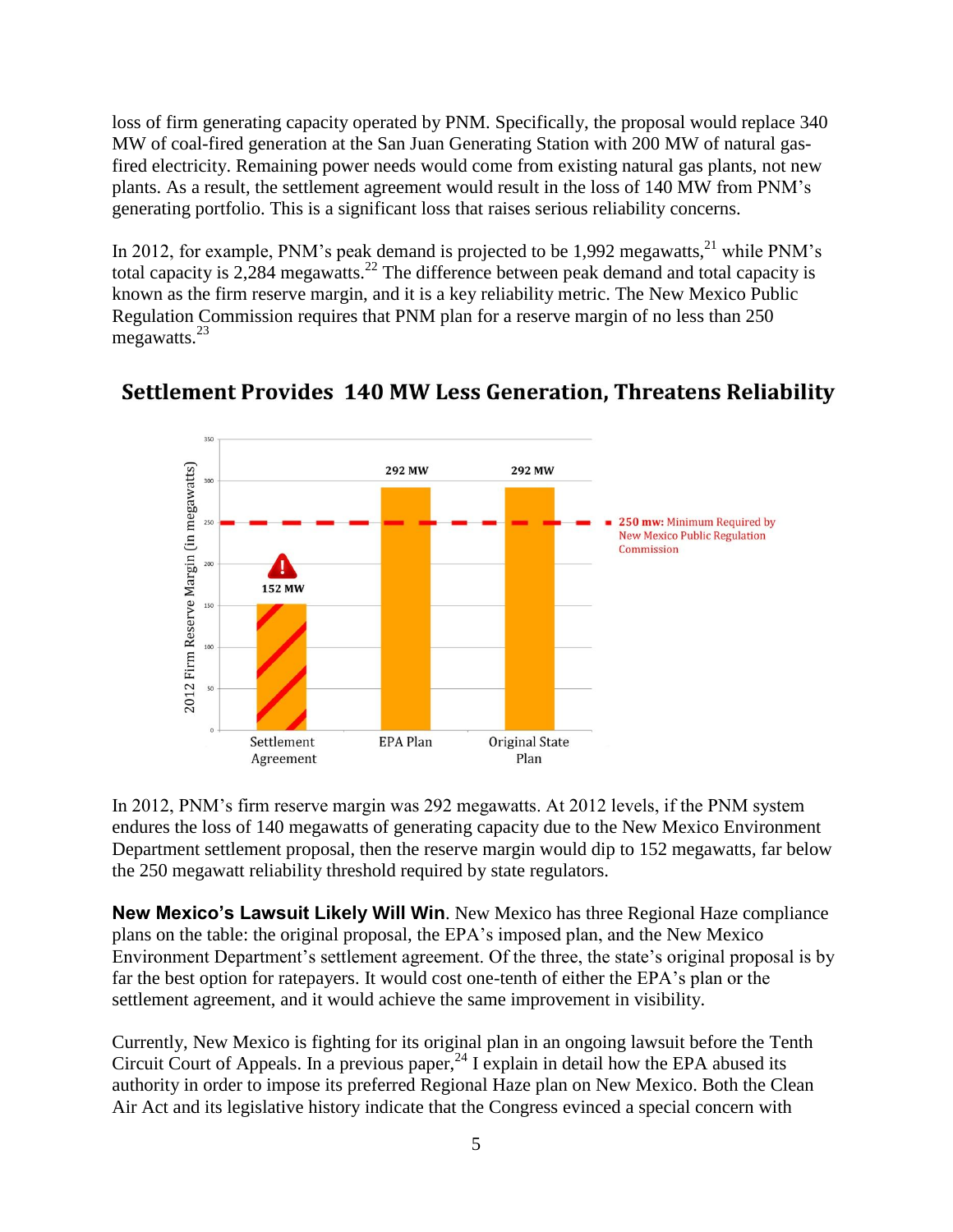ensuring that states would be the lead decision makers on visibility improvement policy. The EPA's rejection of New Mexico's Regional Haze plan and imposition of a federal plan is at odds with the state's rightful authority as the Congress intended.

New Mexico's case is aided as well by common sense. The EPA plan would cost more than 10 times the state's plan, yet it would achieve a visibility "improvement" that is invisible. Using EPA data inputs and visibility modeling software created by researchers at Colorado State University, it is possible to create a visual representation of how the EPA's plan would affect visibility. Below are side-by-side images representing the imperceptible difference between New Mexico's proposed plan and the EPA's imposed plan.<sup>25</sup>

## Is this visibility "improvement" worth \$339 million?



**EPA's Controls** 



**White Mountain Wilderness Area, New Mexico** 

As a result of these factors, the odds are good that the courts will side with New Mexico. The New Mexico Environment Department would be a step backwards for PNM ratepayers. The best course is to continue to fight in court.

#### **Notes**

 $\overline{a}$ 

determinations." *American Corn Growers v. EPA*, 291 F.3d at 2(citing CAA §§ 169A(b)(2)(A); 169(A)(g)(2)). <sup>3</sup> This figure includes capital costs and variable annual costs (primarily reagent and auxiliary power). For capital costs, see Rate Impact Analysis, Exhibit 7u to NM Environment Department's May 2, 2011 Notice of Intent to Present Technical Testimony to the Environmental Improvement Board,

<sup>&</sup>lt;sup>1</sup> In a press release, PNM Chairman, President and CEO Pat Callawn said, "The state proposal announced today appears to be an important step toward meeting our objectives of addressing the environmental needs of the regional haze program while lessening the cost impact to consumers and minimizing economic impact to the Four Corners Region." From *PNM New Release*, "New State Settlement Proporal for San Juan Generating Station Could Law Foundation for 'Third Alternative' Agreement," October 2, 2012

<sup>&</sup>lt;sup>2</sup> Under the Regional Haze program, "states...play the lead role in designing and implementing Regional Haze programs" generally. In particular, the Clean Air Act "giv[es] the states broad authority over BART

[http://www.nmenv.state.nm.us/aqb/reghaz/documents/NMED\\_Ex7u\\_RateImpactAnalysis\\_02112011.pdf\)](http://www.nmenv.state.nm.us/aqb/reghaz/documents/NMED_Ex7u_RateImpactAnalysis_02112011.pdf). For variable annual costs, see Revised SNCR Analysis, Exhibit 7t to NM Environment Department's May 2, 2011 Notice of Intent to Present Technical Testimony to the Environmental Improvement Board, [http://www.nmenv.state.nm.us/aqb/reghaz/documents/NMED\\_Ex7t\\_RevisedSNCRAnalysis\\_02112011.pdf.](http://www.nmenv.state.nm.us/aqb/reghaz/documents/NMED_Ex7t_RevisedSNCRAnalysis_02112011.pdf)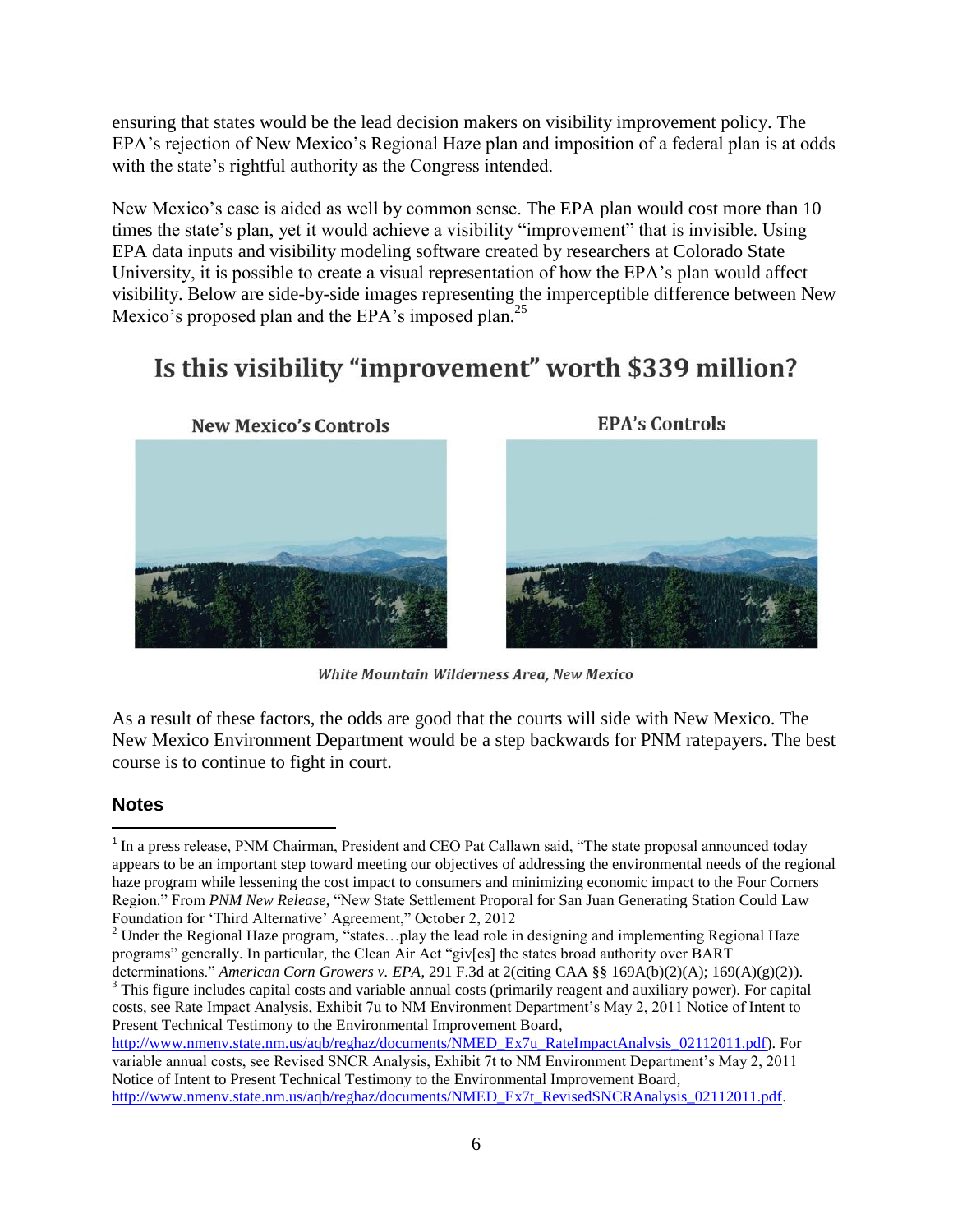<sup>4</sup> Environmental Protection Agency, Approval and Promulgation of Implementation Plans; New Mexico; Federal Implementation Plan for Interstate Transport of Pollution Affecting Visibility and Best Available Retrofit Technology Determination, *Federal Register*, pp. 52387-52440, August 22, 2011.

<sup>5</sup> This figure includes capital costs and variable annual costs (primarily reagent and auxiliary power). For capital costs, see Rate Impact Analysis, Exhibit 7u to NM Environment Department's May 2, 2011 Notice of Intent to Present Technical Testimony to the Environmental Improvement Board,

[http://www.nmenv.state.nm.us/aqb/reghaz/documents/NMED\\_Ex7u\\_RateImpactAnalysis\\_02112011.pdf\)](http://www.nmenv.state.nm.us/aqb/reghaz/documents/NMED_Ex7u_RateImpactAnalysis_02112011.pdf). For variable annual costs, see SCR Cost Analysis Exhibit 7d to NM Environment Department's May 2, 2011 Notice of Intent to Present Technical Testimony to the Environmental Improvement Board, July 11, 2007, [http://www.nmenv.state.nm.us/aqb/reghaz/documents/NMED\\_Ex7d\\_SCRCostAnalysis\\_07112007.pdf\)](http://www.nmenv.state.nm.us/aqb/reghaz/documents/NMED_Ex7d_SCRCostAnalysis_07112007.pdf)

 $\frac{6}{6}$ *Martinez, et al v. EPA* was filed on October 21, 2011, in the 10<sup>th</sup> Circuit Court of Appeal.s

<sup>7</sup> PNM press release, PNM Response to Governor's Letter to EPA, April 27 2012,

<http://www.pnm.com/news/2012/0427-response-martinez-epa-letter.htm>

 $\overline{\phantom{a}}$ 

<sup>8</sup> EPA, Stay of the Effectiveness of Requirements; Approval and Promulgation of Implementation Plans; New Mexico; Federal Implementation Plan for Interstate Transport of Pollution Affecting Visibility and Best Available Retrofit Technology Determination, Federal Register pages 41697-41700, July 16, 2012. <sup>9</sup> Albuquerque Journal, "Proposal Shuts Part of Power Plant," October 3, 2012

<sup>10</sup> Damon Scott, Regional Haze Dispute Goes to Federal Court, New Mexico Business Weekly, 23 October 2012

(available[: http://www.bizjournals.com/albuquerque/blog/morning-edition/2012/10/regional-haze-dispute-goes-to](http://www.bizjournals.com/albuquerque/blog/morning-edition/2012/10/regional-haze-dispute-goes-to-federal.html)[federal.html\)](http://www.bizjournals.com/albuquerque/blog/morning-edition/2012/10/regional-haze-dispute-goes-to-federal.html)

<sup>11</sup> EPA, Extension of Administrative Stay; Approval and Promulgation of Implementation Plans; New Mexico; Federal Implementation Plan for Interstate Transport of Pollution Affecting Visibility and Best Available Retrofit Technology Determination, Federal Register pages 64908-64911, 24 October 2012

<sup>12</sup> *Albuquerque Journal*, "Proposal Shuts Part of Power Plant," October 3, 2012.

<sup>13</sup> According to *The Albuquerque Journal*, the settlement agreement calls for the construction of a 150-200 megawatt natural gas fired power plant (see previous reference). For this analysis, I assumed that this would be a 200-megawatt combined cycle natural gas plant. This assumption is predicated on resource modeling performed by PNM for its July, 2011, Integrated Resource Plan, which modeled the shutdown of San Juan Generating Station Units 1 and 2 (340 megawatts of coal-fired generation). The model response was to build a 252-megawatt combined cycle gas plant. See Figure 11-6 San Juan Retirement Comparison—Mid Load, page 139, PNM IRP 2011-2030, [http://www.swenergy.org/news/news/documents/file/PNM\\_IRP\\_2011-2030\\_July\\_2011.pdf.](http://www.swenergy.org/news/news/documents/file/PNM_IRP_2011-2030_July_2011.pdf) Similarly, the 2011 IRP also modeled the shutdown of Four Corners Power Plant Units 4 and 5 (200 MW of coal-fired generation). Again, the model response was to build a 252-megawatt combined cycle power plant (see Figure 11-5. Four Corners Retirement Comparison—High Load, p 138 *ibid*). The model chose combined cycle plant (as opposed to less efficient, "peaker" natural gas plants) because coal—a base load power source—was being replaced, which necessitated as efficient a gas plant as possible. It would be illogical to replace a base load source with anything but a base load source, and combined cycle plants are the only base load generating technology for natural gas fuel. <sup>14</sup> PNM estimates that capital costs for a new combined cycle natural gas plant are \$1,540/kW. See Table 10—6. Cost Reliability and Environmental Performance for New Resource Options, page 116, PNM IRP 2011-2030,

[http://www.swenergy.org/news/news/documents/file/PNM\\_IRP\\_2011-2030\\_July\\_2011.pdf](http://www.swenergy.org/news/news/documents/file/PNM_IRP_2011-2030_July_2011.pdf)

 $\frac{15}{15}$  Utility-scale capital outlays—like for a new power plant—can be tremendous. Utilities do not recoup their investments from ratepayers overnight, but over long durations as the capital is used. The upshot is that NM Mexico ratepayers are still on the hook for past investments in the two San Juan Generating Station units—which would be retired prematurely pursuant to the settlement agreement. These are known as "stranded costs," the most notable of which is a \$340 million environmental upgrade PNM completed on the San Juan Generating Station in 2009.

<sup>16</sup> My estimate of stranded costs solely pertains to the stranded costs of the environmental improvements installed that were fully installed in 2009, and which were described in citation 15. For San Juan Generating Station Units 1 and 2, the total capital costs of the upgrade was \$165,618,000 (in 2007\$). See Table ES-1 Control and Cost-Effectiveness Results of Consent Decree Upgrades, PNM Best Available Retrofit Technology Analysis, page ES-2, [http://www.nmenv.state.nm.us/aqb/reghaz/documents/PNMBARTReport\\_AppendixO-1.pdf.](http://www.nmenv.state.nm.us/aqb/reghaz/documents/PNMBARTReport_AppendixO-1.pdf) PNM owns 50 percent of the two units, so its share is \$82,809,000. Assuming a 20-year, straight line depreciation, starting in 2007 (the halfway point of construction) through 2017 (by which San Juan Generating Station Units 1 and 2 would retire under the proposed settlement), PNM ratepayers would owe \$41,404,000 in stranded costs. This is a simplistic estimate, in that I do not try to calculate PNM's authorized return on this capital investment nor do I account for inflation. Moreover, there are almost assuredly other capital investments that have not yet fully depreciated.